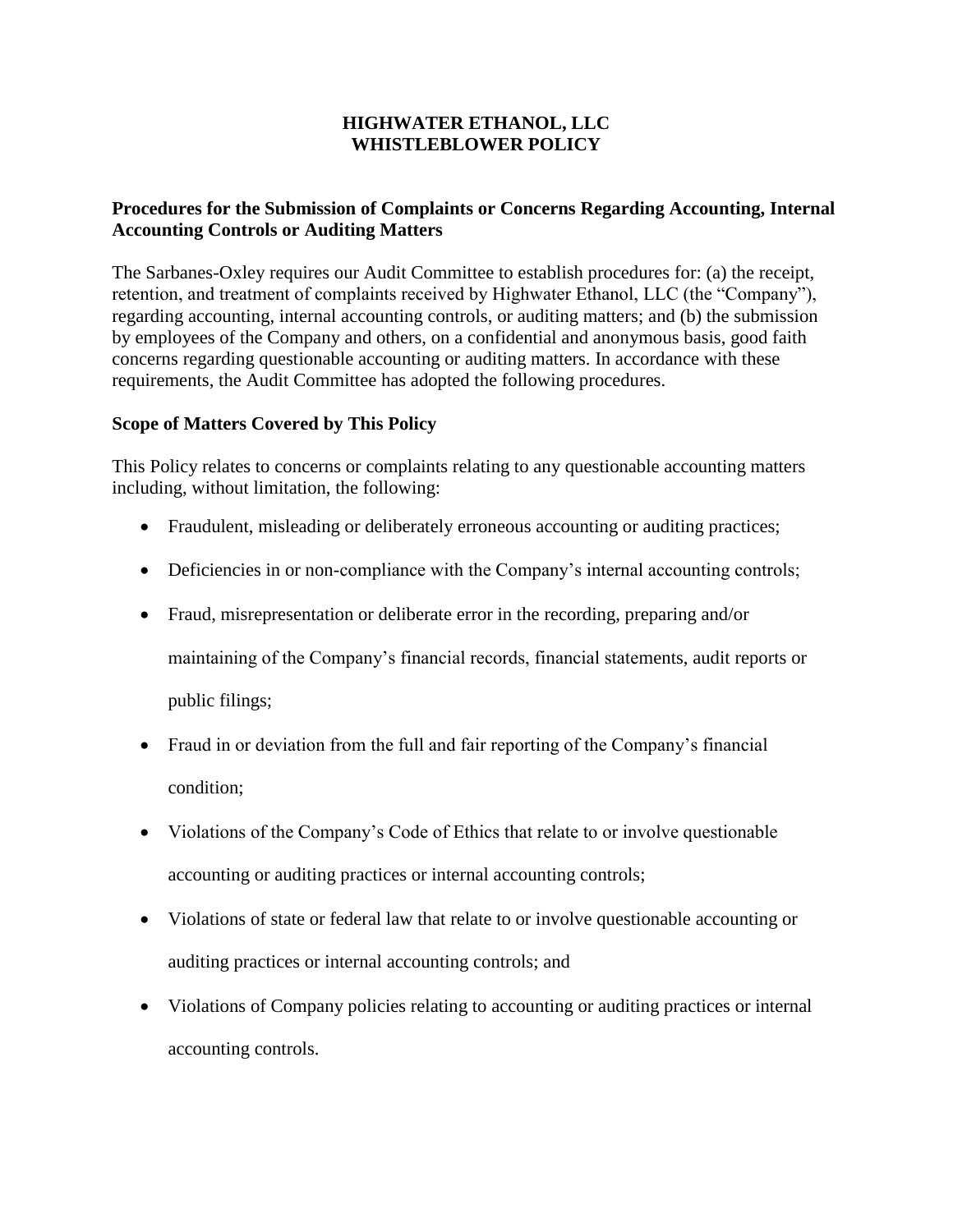#### **Submission of Accounting Complaints or Concerns**

The Company has an open door policy and suggests that employees share their questions, concerns, suggestions, or complaints with someone who can address them properly. In most cases, our supervisor is in the best position to address an area of concern. However, if you are not comfortable speaking with your supervisor or you are not satisfied with your supervisor's response, you are encouraged to speak with anyone in management whom you are comfortable in approaching. Supervisors and management personnel are required to report suspected violations of the Company's Code of Ethics to the Audit Committee Chairman, who has specific and exclusive responsibility to investigate all reported violations. For suspected fraud, or when you are not satisfied or uncomfortable with following the Company's open door policy, individuals should contact the Audit Committee Chairman directly. Acts of wrongdoing may be disclosed in writing, by telephone or in person. The current contact information for the Audit Committee Chairman is as follows:

Ron Jorgenson 33689 Cty Rd. 4 Jeffers, MN 56145 Phone: (507) 822-0824

In order to facilitate a complete investigations, employees should be prepared to provide as many details as possible, including a factual description of the questionable practice or behavior, the names of any persons involved, the names of possible witnesses, dates, times, places, and any other available details.

#### **Confidential Submission of Complaints and Concerns**

The Company encourages all employees with complaints or concerns to come forward with information. The Company prohibits retaliation against employees raising concerns. Nonetheless, if an employee feels more comfortable doing so, reports may be made confidentially and/or anonymously. Any employee wishing to make a confidential anonymous submission should address his or her concerns in writing and forward the same to the Audit Committee Chairman in a sealed envelope marked with the legend "CONFIDENTIAL SUBMITTED PURSUANT TO THE WHISTLEBLOWER POLICY OF HIGHWATER ETHANOL, LLC." In order to remain confidential and anonymous the employee should not include his or her name or return address on the envelope or written submission. Additionally, the employee should type the submission. The submission should be factual rather than speculative and should contain as much specific information as possible to allow for a proper assessment. Reports of violations or suspected violations will be kept confidential to the extent possible, consistent with the need to conduct an adequate investigation.

If the complaint involves a member of the Audit Committee or the complainant is affiliated with the Audit Committee, the complainant may submit a complaint to the Company's outside legal counsel. The current contact information for the Company's outside legal counsel is as follows: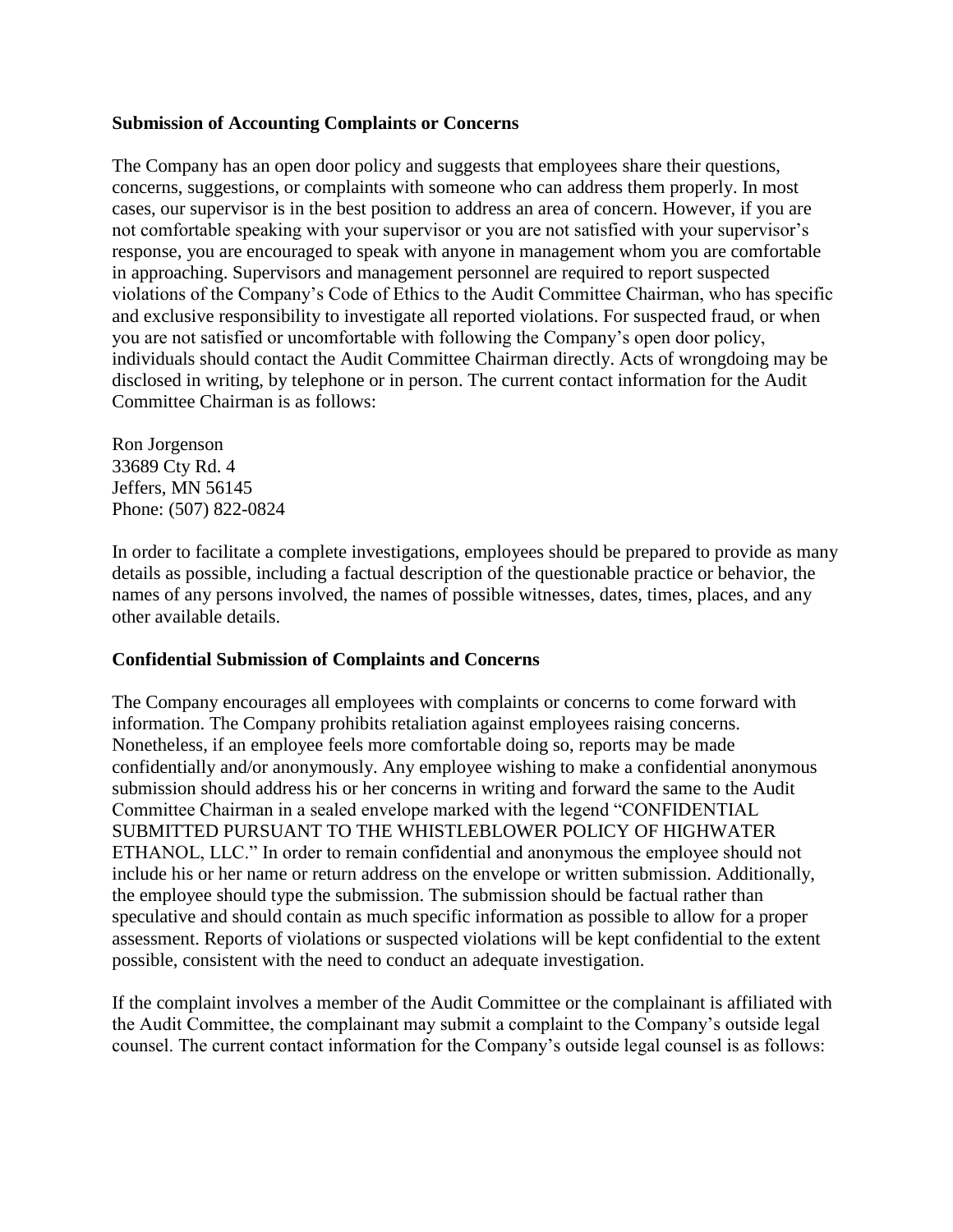Miranda Hughes 666 Grand Ave Suite 2000 Des Moines, Iowa 50309-2510 Phone: (515) 242-2400 Fax: (515) 323-8576 E-mail: [hughes@brownwinick.com](mailto:hughes@brownwinick.com)

## **Acting in Good Faith**

Anyone filing a complaint or concern regarding accounting, internal accounting controls, auditing matters or an alleged violation or suspected violation of the Company's Code of Ethics must be acting in good faith.

### **Audit Committee Assessment and Actions with Respect to Accounting Complaints or Concerns**

The Audit Committee Chairman shall at least quarterly, or more frequently in his or her discretion, provide a summary of any such complaints to the Audit Committee and to the Company's outside legal counsel.

The Audit Committee Chairman has the responsibility to ensure that complaints, which are not required to be reported to the Audit Committee pursuant to this policy or pursuant to the Sarbanes-Oxley Act, shall be handles in the appropriate fashion and shall not be referred to the Audit Committee. Examples include complaints regarding age, race, or sexual discrimination and health or safety violations.

The Audit Committee will consider each matter reported to it and as appropriate, investigate the complaint and take any necessary and appropriate corrective and disciplinary actions.

The Audit Committee Chairman will determine who should lead the investigation, and whether to use an independent third part of an employee of the Company.

The investigator will prepare a report of findings and recommendations based on the result of the investigation. Copies of the report will be provided to the Audit Committee. If the findings indicate the complaint has validity, the Audit Committee will determine the action required, which could include disciplining the responsible person(s), and/or establishing new processed to prevent further violations. The Audit Committee Chairman will discuss the findings with the Company's outside legal counsel to determine whether public disclosure or disclosure to outside agencies and/or reporting to the full Board of Governors, is necessary or appropriate.

## **No Retaliation**

The Company will not discharge, demote, threaten, harass, or discriminate against or tolerate any of the foregoing, any person based upon any lawful action of such person with respect to good faith reporting pursuant to this Policy or otherwise as specific in Section 806 of the Sarbanes-Oxley Act of 2002. Similarly the Company will not discharge, demote, threaten, harass, or